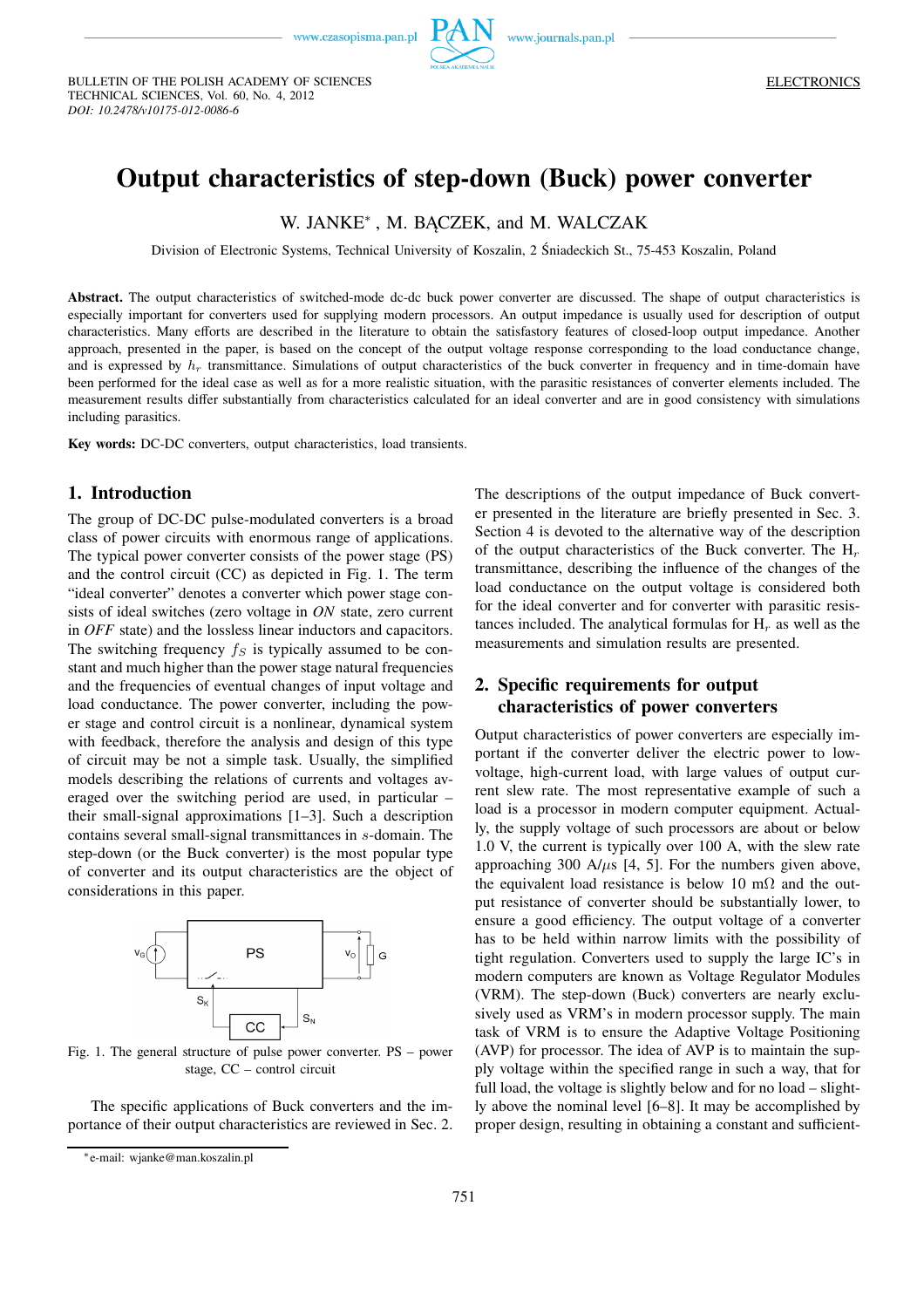

ly low closed-loop output impedance over a wide frequency range [7–9]. The closed-loop output impedance  $Z_{cl}$  of converter, i.e. the output impedance of converter with feedback, may be expressed as:

$$
Z_{cl} = \frac{Z_{out}}{1 + K_l},\tag{1}
$$

where  $Z_{out}$  denote open-loop output impedance of a power stage and  $K_l$  is the loop gain [1, 6, 10]. In fact, the description is more involved, because in the typically used converters with current mode control (CMC), one may observe two independent feedback loops [7, 8, 10]. Other examples of electronic circuits, which demand the stable values of supply voltage, in spite of large and rapid changes of supply current, are some circuits in communication systems, such as pulse operated output power amplifiers in GSM or radar system [11, 12].

There are many efforts presented in the literature, to achieve the satisfactory output impedance of pulse power converters, especially BUCK type. The first, typical way is the sophisticated design of control loops in converters [6–9, 13]. The second way is based on modifications of the basic structure of the power stage [5]. The amount of the literature on the subject is extensive and the references listed above may serve only as examples. The starting point for shaping the output impedance by the proper design of control loop is the precise description of the power stage of converter, in particular – the use of accurate formulas for open-loop output impedance  $Z_{out}.$ 

## **3. Open-loop output impedance of Buck converter**

The open-loop output impedance of pulse-modulated power converter (similarly as other transmittances) may be derived by the procedure of averaging and linearization [1–3]. The dependencies for averaged currents and voltages in converter are valid for low frequency range (below one-half of switching frequency). The linearization leads to small-signal dependencies. The output impedance is defined as the output voltage response of converter (Fig. 2) for the excitation of current  $i_Z$  at constant input voltage  $v_G$  and duty ratio  $d_A$ . In some descriptions, the output impedance includes the load conductance G, in other – it does not  $[6-8, 10, 14-17]$  – see Fig. 2.





The output impedance may be calculated for the power stage of the Buck converter depicted in Fig. 3, where  $K_1$  and  $K_2$  are switches – main (transistor) and auxiliary (diode or a second transistor), assumed to be ideal.  $R_L$ ,  $R_C$ ,  $R_T$  and  $R_D$  are parasitic resistances of inductor, capacitor and both switches.



Fig. 3. Power stage of Buck converter with parasitic resistances

In many references (for example [10, 16, 17] and even in the widely known textbook of Erickson and Maksimowic [1]) the output impedance of converters is calculated for the ideal case only, i.e. for the assumption  $R_L = R_C = R_T = R_D = 0$ . In such an ideal case, the small-signal averaged equations for the Buck converter in s-domain are:

$$
s \cdot L \cdot I_l(s) = D_A \cdot V_g(s) + V_G \cdot \theta(s) - V_o(s), \qquad (2)
$$

$$
s \cdot C \cdot V_o(s) = -G \cdot V_o(s) + I_l(s). \tag{3}
$$

The symbols with capital letter subscripts are quiescent point values; symbols with small letter subscripts – the small-signal values. Θ is s-domain representation of small-signal term of duty ratio. Setting  $V_g = 0$ ,  $\theta = 0$ , i.e. assuming constant input voltage and duty ratio, and assuming the small-signal representation  $I_z$  of current  $i_z$ , the ideal, open-loop output impedance is easily obtained [1, 14]:

$$
Z_{out} = \frac{V_o}{I_z}\Big|_{\substack{V_g = 0 \\ \theta = 0}} = \frac{sL}{s^2LC + sLG + 1}.
$$
 (4)

The calculations of output impedance for converter with parasitic resistances taken into account, is more involved. In general, the way of including parasitic resistances in deriving averaged, small-signal characteristics of pulse power converters is not obvious and some difficulties or informalities may be observed in the literature, as discussed in [3]. As it is mentioned above, only the ideal case output impedance, similarly as other transmittances of basic converers (with parasitic resistances neglected) are presented in some sources. In the known textbook of Kazimierczuk [2] no analytical formulas for small-signal transmittances of Buck converter are given (although one may derive such formulas from the equivalent circuits). In some papers devoted to discussion of the output impedance of the Buck converter, only the parasitics of capacitor and inductor are included and parasitic resistances of semiconductor switches are neglected without comments [7, 8, 18]. In papers [6] and [13] the following formula for output impedance of Buck converter is given:

$$
Z_{out} = R_E \cdot \frac{(1 + s \cdot \omega_C) \cdot (1 + s \cdot \omega_L)}{1 + s/Q \cdot \omega_O) + s^2/\omega_O^2}.
$$
 (5)

In [13] the quantuity  $R_E$  is not explained and in [6] the comment is given that it includes the resistances of inductor and semiconductor switches, but no respective formula is presented.

The above remarks may be concluded, that the problem of analytical description of the output impedance of the Buck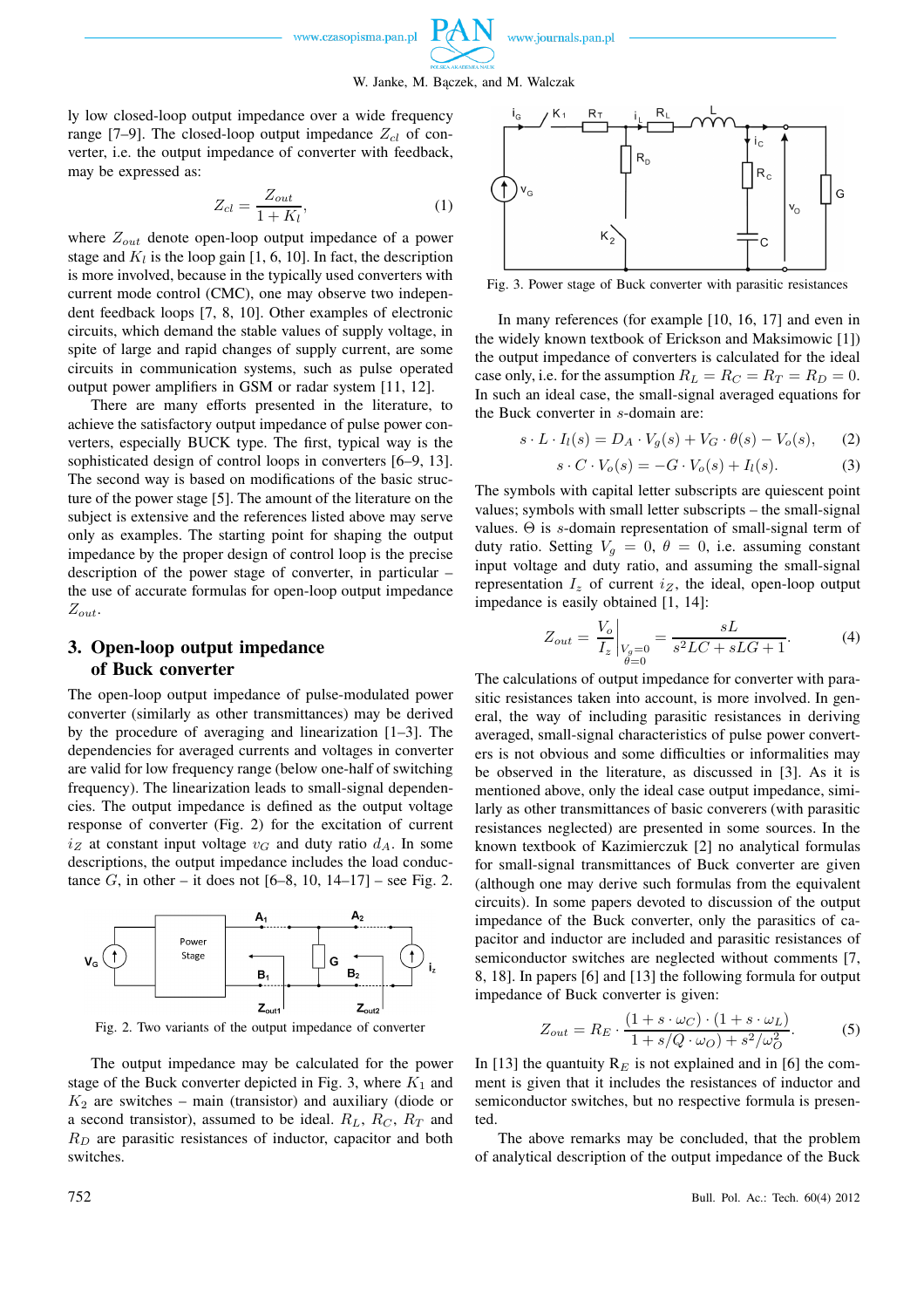

*Output characteristics of step-down (Buck) power converter*

converter with parasitics is not solved in the uniform and satisfactory way in the literature. On the other hand, it is observed [19], that parasitic resistances strongly influence the dynamic behavior of pulse power converters, therefore, the design based on simplified formulas for ideal converters or including only a part of parasitics may lead to unsatisfactory results. The averaged, small-signal features of the Buck converter with parasitic resistances may be described by equations obtained with the separation of variables approach, presented in [20].

### **4. Alternative approach to description of output characteristics**

There may be some objections to the concept of the output impedance of a power converter. The output characteristics should describe the effect of changes of the load of a converter. The current  $i_Z$  of an independent source in the description of  $Z_{out}$  in the previous Section (see Fig. 2), seems to be not justified physically. In the proposed approach, the load conductance is taken as an additional variable [21]. Instead of the constant load conductance  $G$ , the variable conductance  $g_T$  is assumed consisting of "steady state" value and perturbation term:

$$
g_T = G + g_t(t). \tag{6}
$$

Transmittance  $H_r$  describing the dependence of the output voltage of converter  $v<sub>O</sub>$  on the load conductance is derived below for the ideal Buck converter  $(R_T = R_D = R_L =$  $R_C = 0$ ). In such a case, the instantaneous value of inductor current (see Fig. 3) is:

$$
i_L = g_T \cdot v_O + C \frac{dv_O}{dt}.
$$
 (7)

Using Eqs. (6) and (7), one obtains following expressions for small-signal term of inductor current (instead of Eq. (3)):

$$
I_l = G \cdot V_o + V_O \cdot \Gamma + s \cdot C \cdot V_o, \tag{8}
$$

where  $\Gamma$  is the s-domain representation of  $g_t(t)$ . From (2) and (7) it is obtained:

$$
V_o = H_g \cdot V_g + H_d \cdot \theta + H_r \cdot \Gamma.
$$
 (9)

Symbols  $H_q$  and  $H_d$  denote the known small-signal transmittances input-to-output and control-to-output [1–3].

 $H_r$  transmittance, defined as:

$$
H_r = \left. \frac{V_o}{\Gamma} \right|_{\substack{V_g = 0 \\ \theta = 0}} \tag{10}
$$

is, for ideal Buck converter, described by expression:

$$
H_r = \frac{-sL \cdot V_O}{s^2 LC + sL \cdot G + 1}.
$$
 (10a)

The derivation of  $H_r$  transmittance in the presence of parasitics is a little more involved. The result is:

$$
H_{rp} = \frac{-V_O \cdot [s^2 \cdot L \cdot C \cdot R_C + s \cdot (L + C \cdot R_C \cdot R_Z) + R_Z]}{s^2 L C_Z + s (L \cdot G + C \cdot R_C + C_Z \cdot R_Z) + R_Z \cdot G + 1}, \tag{11}
$$

where

$$
R_Z = D_A \cdot (R_T - R_D) + R_D + R_L, \tag{12}
$$

Bull. Pol. Ac.: Tech. 60(4) 2012 753

$$
C_Z = C \cdot (1 + R_C \cdot G). \tag{13}
$$

The additional subscript "p" means: "with parasitic resistances".

#### **5. Results of simulations and measurements**

The main purpose of simulations and measurements presented below is to show the quantitative examples of the output characteristics of the Buck converter in frequency- and timedomain; in particular, to demonstrate the influence of parasitic resistances on these characteristics. The parameters of the laboratory model of a converter, including parasitic resistances, are given below. Quiescent point values:  $V_G = 12$  V;  $D_A =$ 0.5;  $G = 67$  mS. Switching frequency  $f_s = 100$  kHz; nominal inductance 100  $\mu$ H; capacitance 470  $\mu$ F; measured parasitic resistances of switches:  $R_T = 187$  m $\Omega$ ;  $R_D = 50$  m $\Omega$ . Parameters measured at 1 kHz:  $C = 419.5 \mu$ F,  $L = 96 \mu$ H,  $R_L = 67.8$  mΩ;  $R_C = 121.5$  mΩ.

The calculated values of magnitude and phase of  $H_r$  transmittance are presented in Fig. 4 for an ideal case, with parasitics values corresponding to measurements and for parasitics ten times smaller. The substantial differences between the ideal and real case curves are observed. Even by assuming the unnatural values of parasitics (ten times smaller than measured) one obtains the characteristics different from ideal.



Fig. 4. Magnitude (a) and phase (b) of  $H_r$  transmittance calculated from Eq.  $(12)$ :  $1 -$  ideal case,  $2 -$  with parasitics obtained by measurements, 3 – with parasitics ten times smaller

The comparison of the measurements and calculations of time-domain response of output voltage for a step change of load conductance is presented in Fig. 5 obtained for parameter values listed above. Additional measurements and calculations have been performed for capacitance value of 22  $\mu$ F (other parameters the same as above) and results are shown in Fig. 6. Curves (a) are measured,  $(b)$  – calculated for ideal converters, (c) – calculated for values of parasitic resistances obtained by independent measurements. The calculated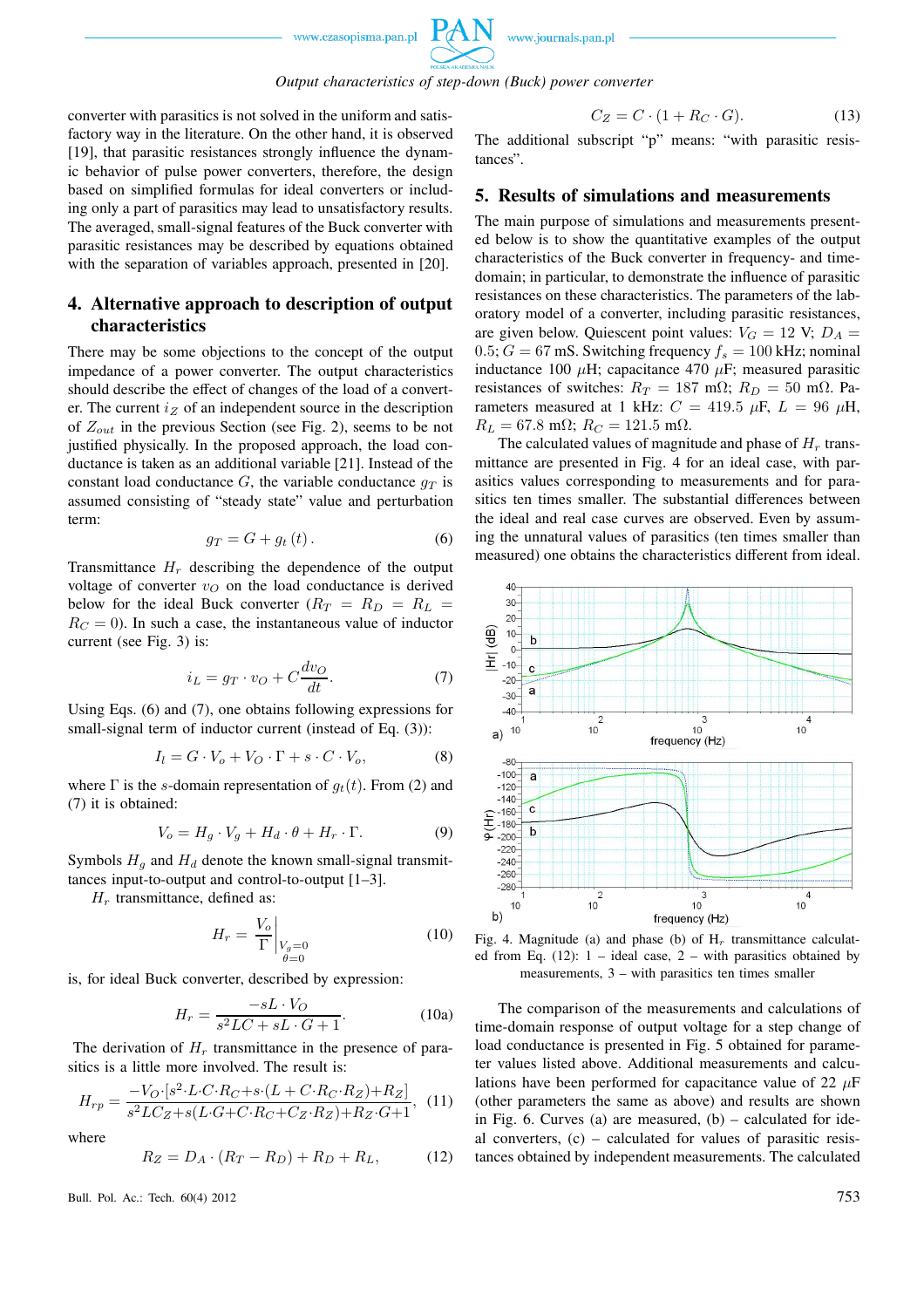www.journals.pan.pl



time-domain response corresponds to  $H_r(s)$  transmittance described by Eq. (12). It is observed that measured curves differ substantially from calculation results for an ideal converter and agree reasonably with calculations taking the parasitic resistances into account.



Fig. 5. Output voltage response in time domain for step change of load conductance for  $C = 470 \mu$ F; a) – measurements, b), c) – calculations for ideal case and with parasitic resistances included, respectively



Fig. 6. Output voltage response in time domain for step change of load conductance for  $C = 22 \mu$ F; a) – measurements, b), c) – calculations for ideal case and with parasitic resistances included, respectively

The influence of parasitic resistances on the output voltage transients for a step change of the load conductance for the Buck converter has been observed by additional simulations for the nominal values of parameters listed above and with various combinations of parasitic resistances. The curve (a) in Fig. 7 corresponds to measured values of these resistances. Each of curves (b–e) corresponds to ten times smaller value of a single resistance (curve (b) –  $R_C$ , (c) –  $R_D$ , (d) –  $R_T$  and  $(e) - R_L$ ) with other resistances unchanged. It is observed, that the reduction of  $R_L$  gives the largest effect and reduction of  $R_C$  – the smallest.



Fig. 7. Output voltage response to step change of the load conductance calculated for various combinations of parasitic resistances. Description in the text

As mentioned in Sec. 3, the parasitic resistances of semiconductor switches are neglected in description of output characteristics of Buck converter in some references (namely [7, 8, 18]). Figure 8 presents the results of simulation experiment showing the consequences of such simplification. The output voltage transients calculated for ideal converter are represented by curve (a); for converter including only parasitics of inductor and capacitor – by curve (b) and for a converter with all parasitic resistances  $-$  by curve (c). Neglecting the parasitic resistances of semiconductor switches results in a substantial error in calculations of the output voltage response to step change of the load conductance.



Fig. 8. Output voltage response to step change of the load conductance calculated for ideal converter (a), with parasitics of capacitor and inductor only (b) and for all parasitics included (c)

#### **6. Conclusions**

Output characteristics of pulse-modulated DC-DC Buck converter have been investigated. The importance of the output characteristics of the Buck converter, especially in application to VRM's used for supplying processors in modern computer equipment is pointed out. It is shown, that in many sources, the influence of parasitic resistances of converter elements on the output impedance of the Buck converter is not described